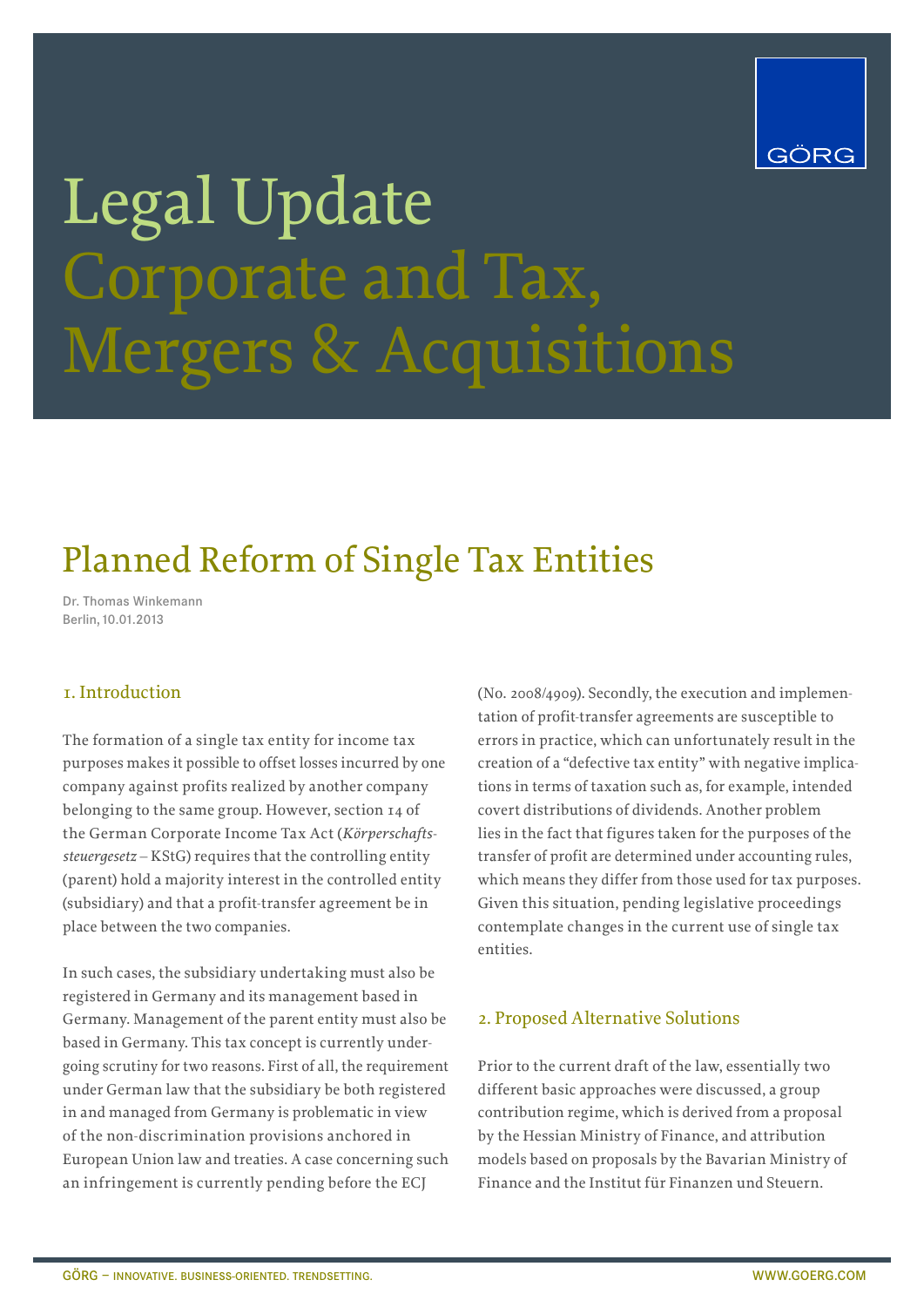# Legal Update Corporate and Tax, Mergers & Acquisitions 10.01.2013

All of these proposals would require that the controlling company and the controlled affiliate jointly apply to the tax authorities for permission to be treated as a single entity for tax purposes.

The group contribution model would permit intragroup contributions based on the actual transfer of profits. Joint application to the tax authorities by the companies involved would suffice to permit taxation as a group. Payments or claims of group companies would be treated as operating expenses by the payer company. Since transfers of profits should also be possible between individual group companies (and not only between parent and subsidiary) and the amounts unlimited, this model offered a high degree of flexibility. However, a very high shareholder interest, i.e., 95 % of capital and voting rights, was required in some cases.

In the case of the attribution models, taxation as a group would be possible if the controlling company and the affiliated public or private limited company file a joint application and the controlling entity holds a minimum interest of 75 % in the affiliate. Attribution of income would take place without any actual flow of funds, for example, by using what are referred to as tax settlement accounts under the Bavarian proposal.

## 3. Resolution of the Bundestag of 25th October 2012

On 25th October 2012, the Bundestag passed a bill that modifies the regime for single entity taxation (Bundestag document (*BT-Drucks.*) 17/11180), but it makes no provision for any fundamental change in the sense of an alternative model, calling instead for improvement in the previous single entity model. The approval of the Bundesrat has, however, not yet been forthcoming. This law contains the following changes: the requirement that both the place

of registration and the place of management be located in Germany has been abandoned so that all companies registered in the EU or the EEA will qualify as affiliates for the purpose of group taxation. This is to apply to all cases in which final assessment has not yet taken place (section 34(8) of the Corporate Income Tax Act).

As regards controlling entities, the location of management will no longer be a decisive factor under the new legislation. In addition, it will in fact also be possible to include interests in domestic locations of parent entities. The necessary financial integration can therefore also be achieved through an interest in an affiliate held by a location of the parent entity throughout the entire duration of the single entity. In order to take into account the risk of non-taxation, the draft of the law calls for recognition of an undertaking only if the income that can be attributed to it is taxable in Germany under domestic tax law and international conventions. According to section 34(1) of the Corporate Income Tax Act, this change will be applied as of the 2012 assessment period.

In addition, the new legislation will facilitate the execution and implementation of profit-transfer agreements. Existing profit-transfer agreements that contain no reference to the obligatory assumption of losses as required by section 302 of the German Stock Corporation Act, which corresponds to the previous legal requirements, will not stand in the way of the recognition of single entities for tax purposes as long as the losses are actually assumed pursuant to section 302 of the German Stock Corporation Act and the nature of the assumption of losses revised to reflect the change in the law by 31st December 2014. As a result, old agreements must in any case be revised by no later than 31st December 2014. However, such revision of profit-transfer agreements will not be necessary pursuant to section 34(10b) of the Corporate Income Tax Act if the single tax entity ceases to exist before 1st January 2015.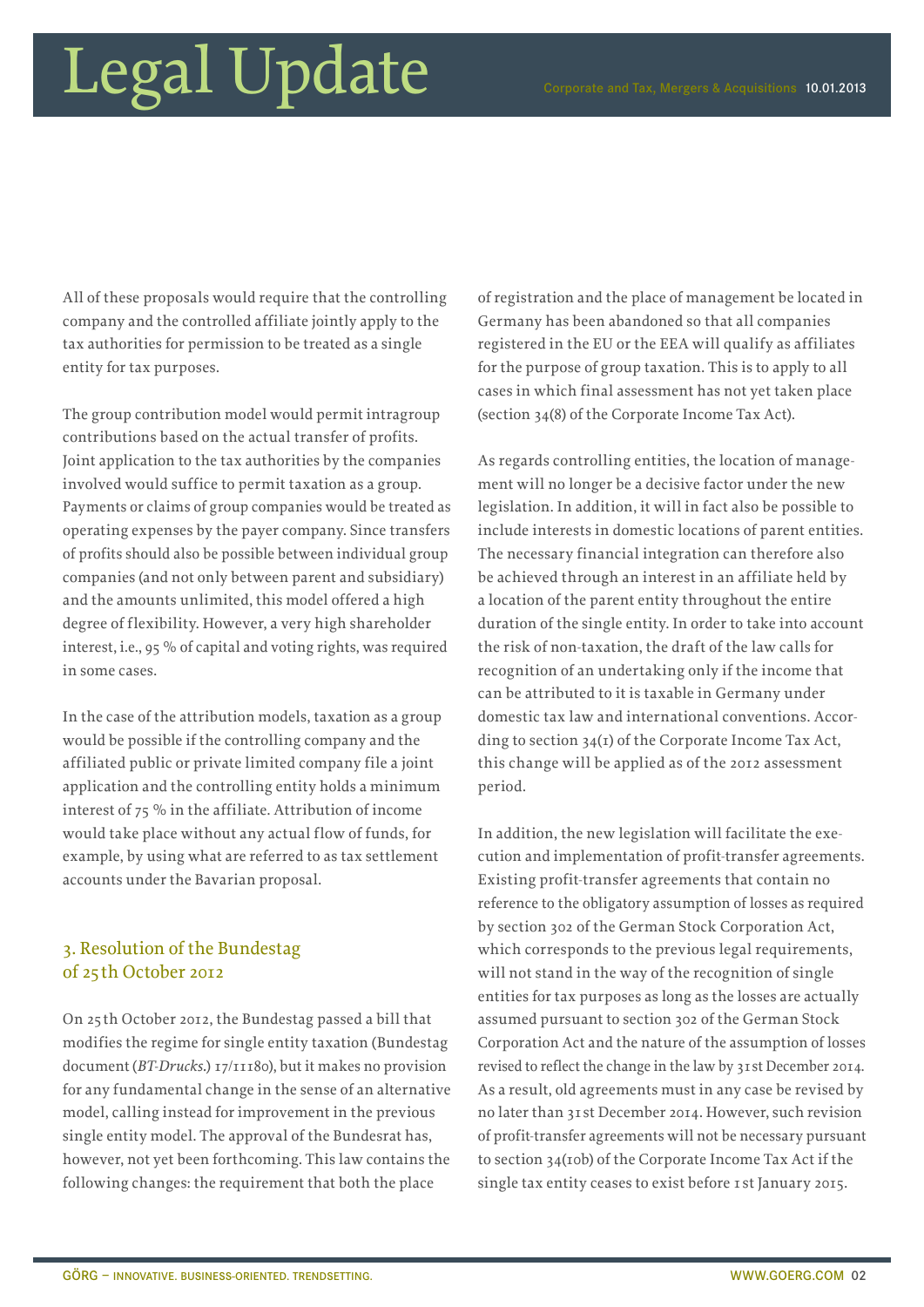# Legal Update Corporate and Tax, Mergers & Acquisitions 10.01.2013

Implementation of agreements will also be facilitated since this is an important prerequisite for the existence of a single tax entity and the current legal situation entails various risks in this regard. In cases in which the transfer of profit is based on annual financial statements prepared for accounting purposes that contain accounting treatment errors, profit-transfer agreements will nevertheless be considered to have been implemented in compliance with the modified law under the following conditions: if  $(r)$  the final annual financial statements have been duly prepared; (2) any accounting treatment errors are such as to not have been amenable to discovery by applying the care of an ordinary businessman (this is the case if an unqualified audit opinion has been issued pursuant to section 322(3) of the German Commercial Code in respect of the annual financial statements or in respect of the consolidated financial statements that include the annual financial statements prepared for accounting purposes or in respect of a voluntary audit of the annual financial statements or certification from a tax accountant or auditor on the preparation of the annual financial statements with comprehensive opinions has been issued); and (3) any accounting treatment errors are corrected and any difference remitted or accounted for in the annual financial statements of the affiliate and the parent following detection of the error. These conditions are to apply to all cases in which assessment is not yet final and absolute (section 34(7) of the Corporate Income Tax Act).

A further change concerns the restriction of the use of losses as a result of the abandonment of the double requirement governing domestic registration and management. This requirement is expanded to exclude negative income of a fully taxable parent entity or a fully taxable affiliate not registered in Germany if such income is taken into account for the purposes of taxation of the parent or the subsidiary or some other person in a foreign country that is not a member state of the EU/ EEA (no. 5 under the first sentence of section  $I_4(I)$  of the

Corporate Income Tax Act). Here too, this will apply in all cases in which assessment is not yet final and absolute.

Finally, the law makes provision for a procedure for uniform assessment of the income of subsidiaries to be attributed to parent entities and as a result the respective tax bases of parent entities and their affiliates. Taxes paid by the subsidiaries that are to be credited toward the tax liability of parent entities are to be treated accordingly. Since the notice of assessment would have the function of a preliminary notice within the meaning of no. 10 under section 171 of the Fiscal Code (*Abgabenordnung* – AO), a subsequent change in the final assessment of the parent entity would be possible pursuant to no. 1 under section 175 of the Fiscal Code. This provision is intended to apply to assessment periods after 31 st December 2013.

### 4. Outlook

Although the Finance Committee of the Bundestag supports the complete abandonment of single tax entities in favor of a group taxation model, the coalition opted for smaller changes in the existing system. However, legal recognition of EU/EEA companies as affiliates represents an important step forward. The conveniences with respect to profit-transfer agreements are also welcome since they provide greater legal certainty as regards the existence of single tax entities. The Bundesrat failed to approve the law in late November. It remains to be seen whether the federal government or the Bundestag will initiates conciliation proceedings and what the outcome of such proceedings will be.